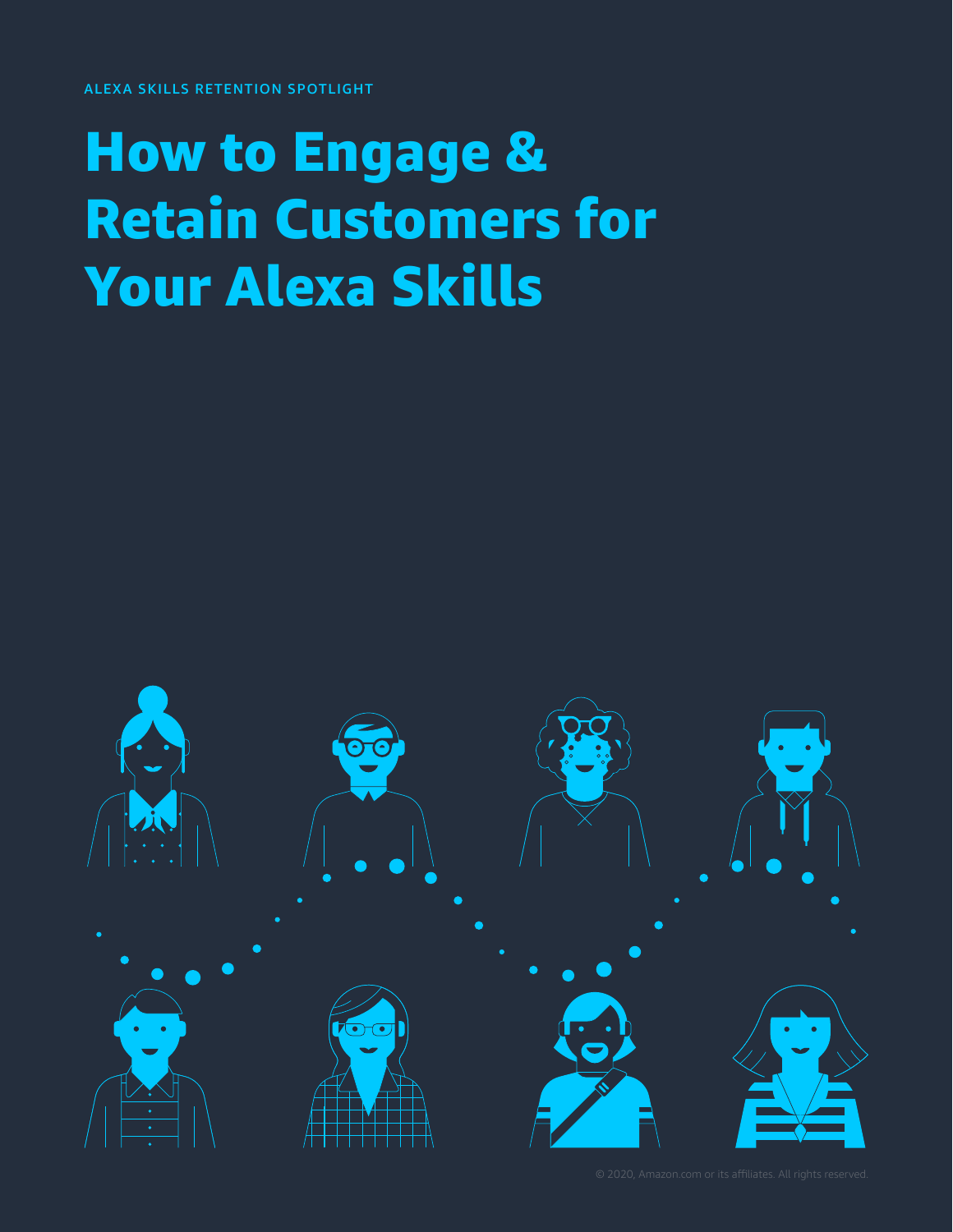## Introduction



### When designing skills, we aim to create experiences that are both engaging and valuable to the customer.

If we can accomplish this, the likelihood that we'll be able to retain a customer increases. This is a good thing, as it will ultimately drive greater brand affinity and an overall more positive relationship between your clients/brand partners and their customers. When we design toward retention, which is what this Spotlight is about, we can create stickier, more valuable experiences.

Retention is a reflection of skill quality. It indicates if people are using and enjoying your skill, which is a key factor in understanding the short and long term value of the skill itself. Retention has a compounding effect – if you can retain a certain percent of your audience better, your audience will inherently grow.

This Retention Spotlight will help your agency teams better design with retention in mind, creating more valuable and impactful voice experiences for your clients and brand partners – and ultimately, their customers.

### In this Spotlight, you will learn:

- $\mathscr{\ }$  How to measure and monitor your skill's
- $\textdegree$  How to design toward and optimize your Alexa skills for retention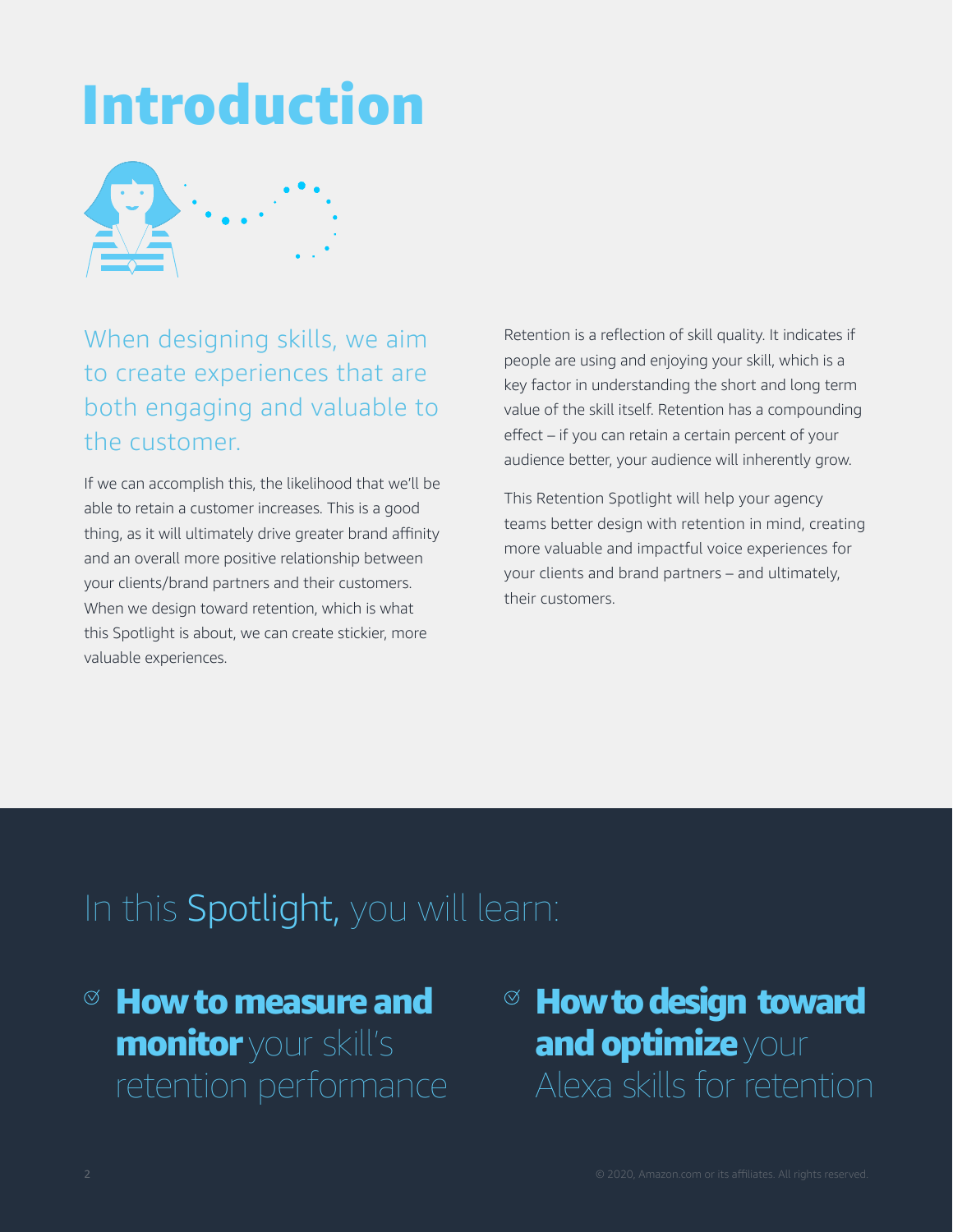# So, What IS Retention Exactly and How Do You Drive It?

By understanding what retention really means and how to look for it, you can create better voice experiences for your client and brand partners' customers.

After you have succeeded at acquiring customers and bringing them to use your skill, how do you make sure they come back? Retention, in a nutshell, means customer usage over time. When we see that customers use an Alexa skill multiple times, that's a cue that it is a delightful experience that provides value, utility, or entertainment to them. When customers return to your skill, it's a great experience for the customer and a valuable customer interaction for the brand.

We as humans need to be *motivated* to act, but we also don't want to do things that are hard or require a lot of effort, which leads us to the following principles you should consider when designing and building skills for your client and brand partners:

#### **LOW FRICTION**

#### **HIGH-QUALITY CONTENT**

#### **MECHANISMS THAT SPARK REPEAT USAGE**

With all this said, it's important to keep in mind that designing for retention begins at day one in the ideation phase. You should consider these core principles, as well as things like:

- ° What can voice do uniquely better for the customer, that is still related to my client or brand partners' business, than other channels in their ecosystem.
- ° What use cases for a voice experience would make a specific customer action 10x better/easier/more efficient than what exists or what could be handled via a web/app/another channel.

It doesn't end here, however; **optimizing your skill for retention** continues throughout the skill creation process and long after you've launched. In the following pages, we'll dive into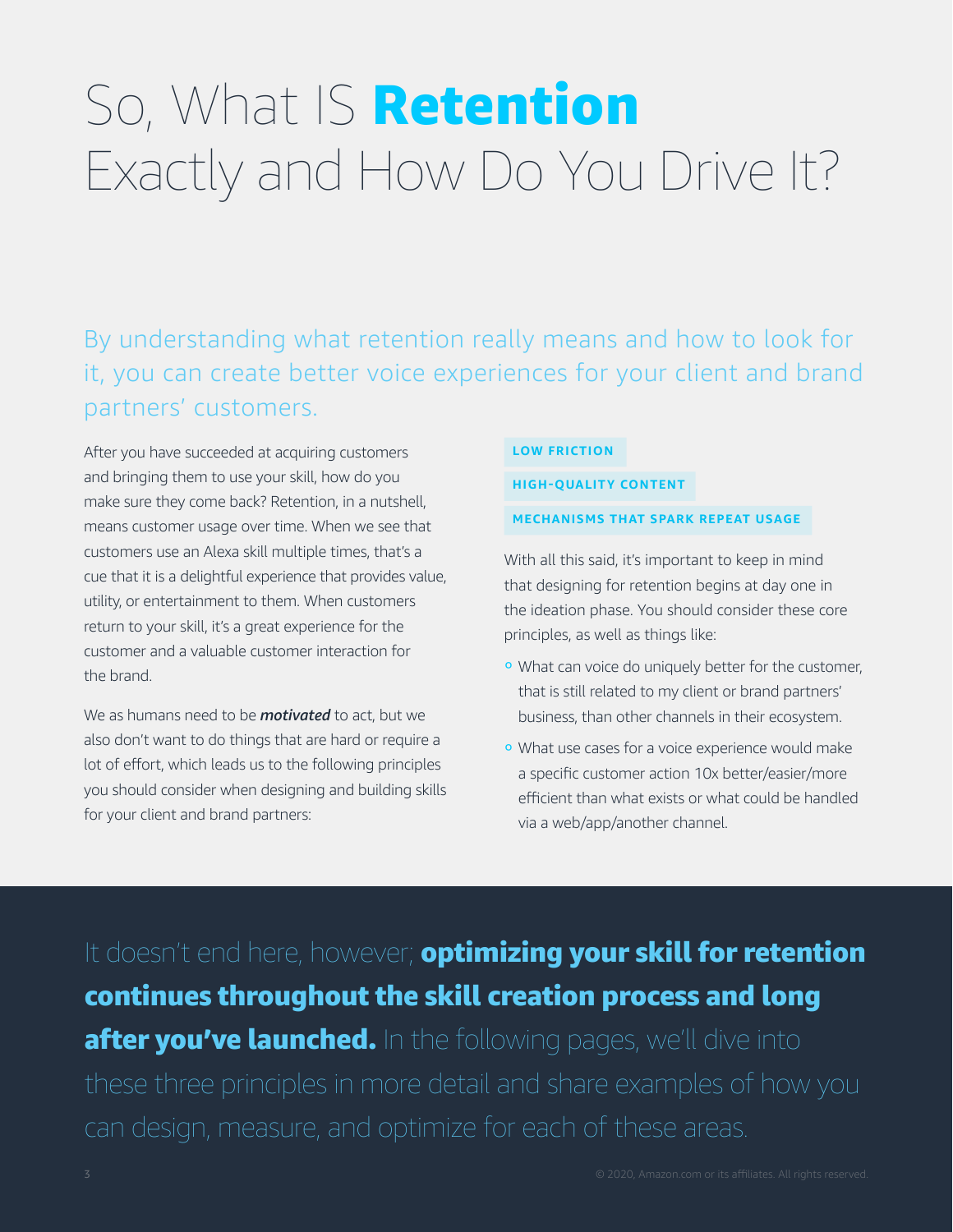# Ensuring Your Skill Has Low Friction



*The first step in designing and/or optimizing a skill to increase retention is eliminating sources of friction in the experience.* 

Friction will deter users from coming back to your client or brand partner's skill. Over repeated usage, minor annoyances in the experience can be enough to turn a customer away – and for good.

Friction can manifest both in and out of your skill experience:

#### **IN-SKILL FRICTION POINTS**

- ° Functional bugs
- ° Usability issues
- ° Invocation issues
- ° Recognition (language model) issues
- ° Confusing/poorly crafted prompts or responses
- ° Overly verbose/repetitive prompts or responses

#### **EXTERNAL FACTORS**

- ° Product Availability
- <sup>o</sup> API Connectivity
- ° Change in Marketing
- ° Changes with Voice Talent



### From day one, even before you have a skill in market, you should be thinking through the customer's needs

and identify what will bring them the most value. As the skill lives on, you should continue to monitor its performance, look for pain points, and identify optimization opportunities.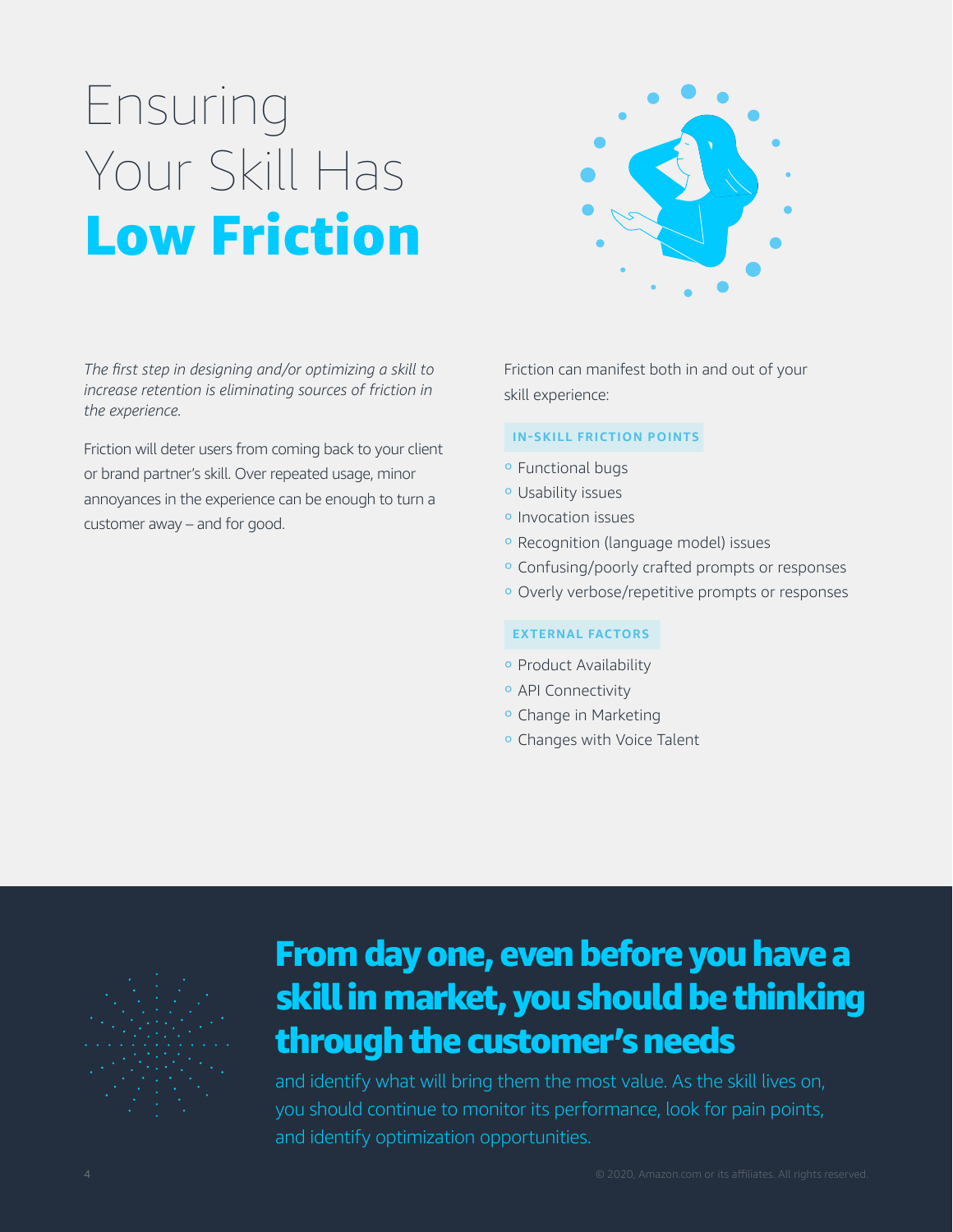# To Check for Friction, There Are a Variety of Tools and Techniques You Can Leverage:



#### **CUSTOMER REVIEWS**

- ° An easy first step you can take in understanding how your customers are responding to your skill is by looking at customer reviews in the Alexa Skill Store (weekly or more often).
- ° Make sure to update your description both in the store and in the skill itself on what your skill offers if you make any changes that address a customer concern so they know the skill has been updated.



#### **INTERACTION PATH ANALYSIS**

- ° This tool is available on the developer portal and is another great way to regularly check where points of friction may lay.
- ° It indicates where drop-off occurred in the customer's experience, which may indicate a point of friction, as well as how many drop-offs have occurred giving you a sense of volume against that point of friction.



#### **INTENT HISTORY**

- ° A third but equally directional tool you can use is the Intent History, also available on the developer portal.
- <sup>o</sup> This can show you when certain intents were noted (such as "stop") or show you when your skill returned an "I don't know" answer which may indicate a path you have not accounted for.

In doing so, you should consider the impact on their business goals and objectives, feedback and insights from user-testing,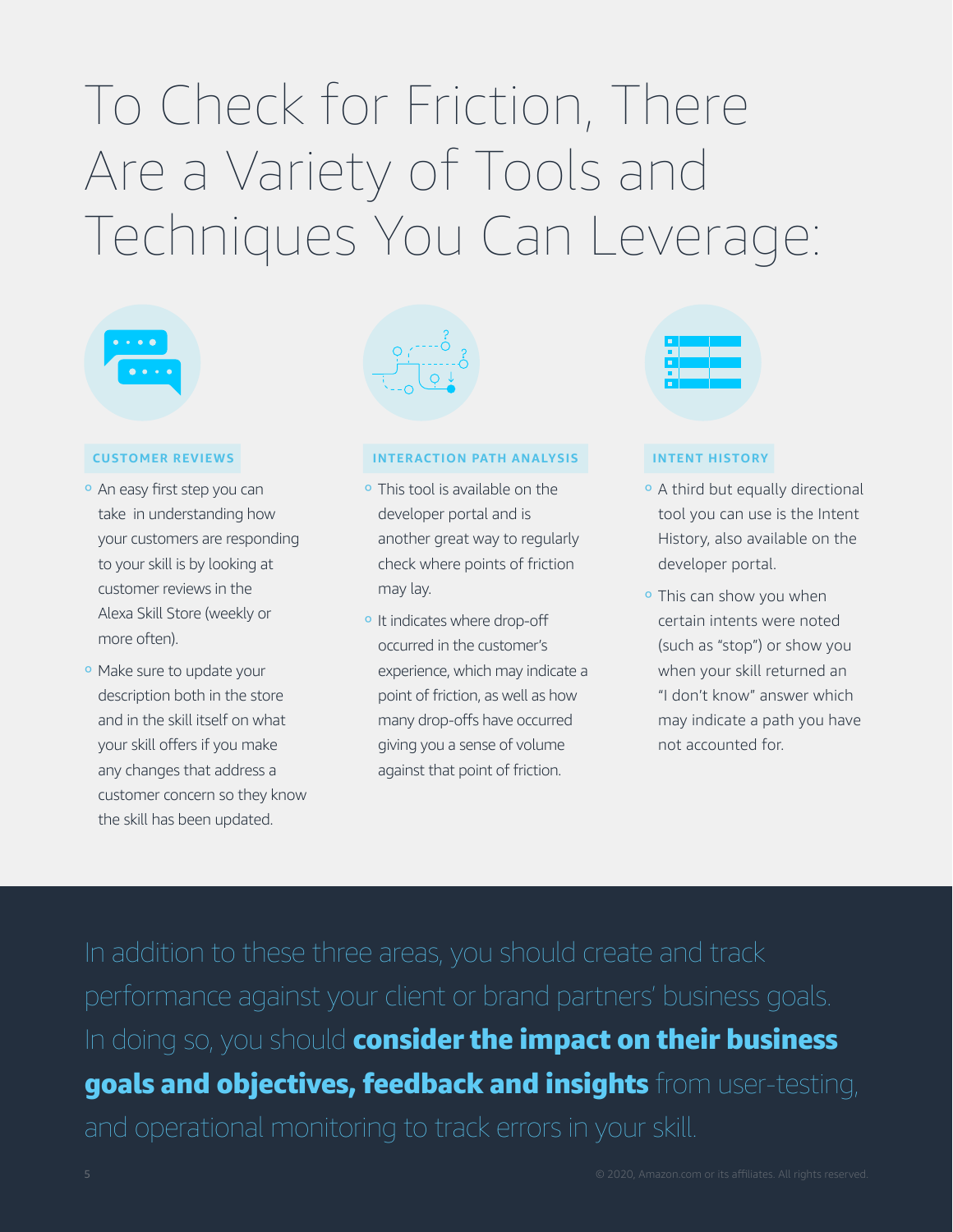## Creating High-Quality Content



*Divserse, engaging, and frequently updated content is another critical element to ensuring longer-term retention of your customers as it relates to their usage of your skill.* 

High-quality content motivates customers to use skills. It is the life-blood of your skill, and in being so, it needs to be framed, contextualized and designed for engagement.

From day one, you should frame your content for and around your customer, and after your skill is live and in-market, you need to hone its content for relevance and engagement. What this means is that your skill's content should be refreshed and optimized to ensure it stays current, relevant, and in line with the customer's needs and the unique value of your skill.

Here are a few key ways you can encourage repeat usage of your skill though high-quality content:

#### **CONTEXT THROUGH SITUATIONAL DESIGN**

° As you are designing your skill's experience, be mindful not only of first-time users, but also of customers who may be coming back to your skill for the 10th, 100th or 1,000th time.

#### **PERSONALIZATION (SKILL-BASED VS EXTERNAL DATA)**

° Learn about each customer through their usage patterns and optimize for the way they work. Consider streamlining flows where able based on customer habits.

#### **QUALITY OVER QUANTITY**

° Quantity does not necessarily equal quality. It's

important to keep content relevant, understand depth and keep an eye out for content exhaustion.

#### **DYNAMIC CONTENT**

- ° The fresher the content the better. Consider seasonal dynamic – such as a skill that is tied to a specific sporting event, season, film/TV show airing, etc.
- ° Ask yourself if the experience of using the skill gets better or worse with repeated usage. Design experiences that grow with and reward your loyal customers.

#### **A RECORDED VOICE VS POLLY VOICES VS TTS**

° Pre-recorded audio by professional voice talent that can reflect more of the brand's personality is usually preferred over Alexa's TTS. Make sure it is high-quality and follows guidelines for volume and technical specifications.



### *Headspace skill for Alexa*

Headspace leverages a variety of content best practices in their Alexa Skill. For one, just as they do in the mobile app-based version of their platform, they use the voice of their founder, Andy Puddicombe, to narrate their Skill experience. In addition, they leverage personalization and dynamic content to provide a richer, more 1:1 experience with each customer.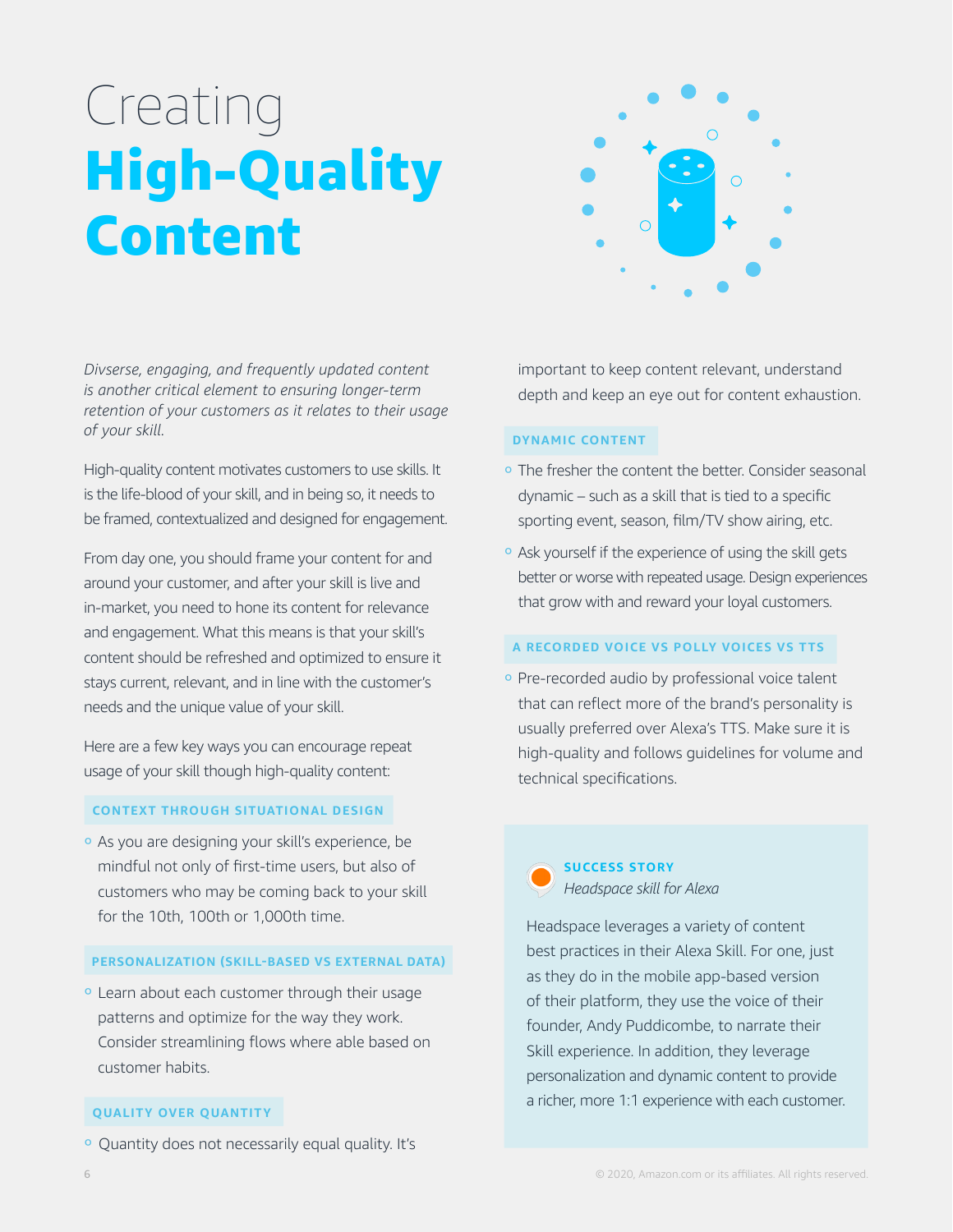# Sparking Re-engagement



*Sparks can be both in-skill as well as external factors that motivate both first-use initiation and repeat interaction.*

Sparks can affect the customer's desire – or motivation – to take an action. They are not a silver bullet, however, and can be a point of frustration if used incorrectly. Balance is key for an engaging and delightful customer experience.

Customers need to be prompted to take an action – they rarely will do so spontaneously. That's where sparks come into play. When you think about sparks, you should think about them in two different ways:

#### **IN SKILL SPARKS**

Elements and techniques that prompt customer usage, re-engagement, and ultimately, retention.

#### **EXTERNAL SPARKS**

Out of skill elements, often related to your client or brand partners' larger ecosystem, that drive awareness and usage of your skill, such as marketing, notifications, SMS, and more.

It is important to think about sparks from your brand's ecosystem standpoint – in other words, not solely ones that come from the skill.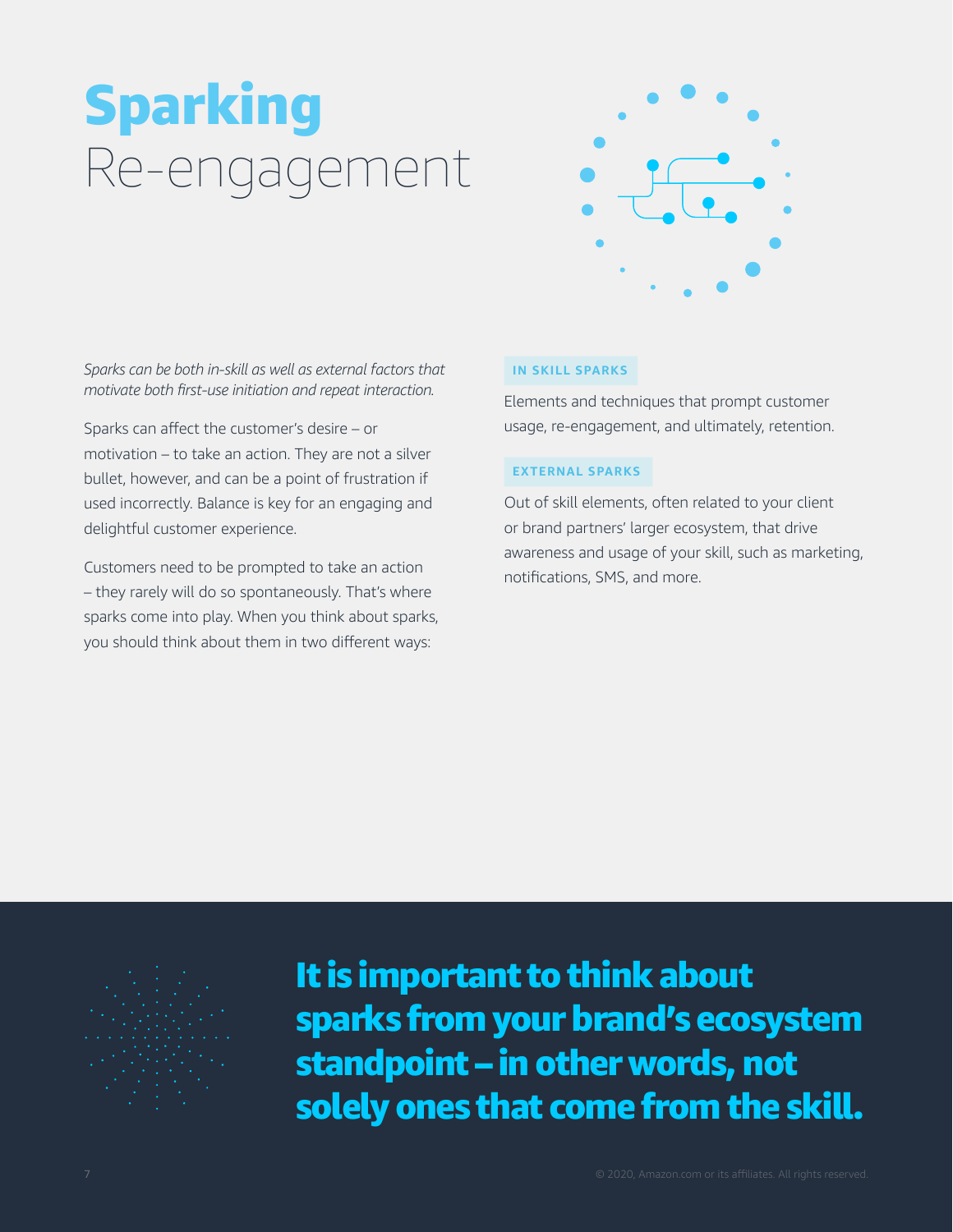In-skill sparks are diverse, all working toward the common goal of driving retention and engagement. Here are some factors that spark customer engagement:



#### **DEVELOPMENT & ACCOMPLISHMENT**

- The feeling of making progress, developing skills, and eventually overcoming challenges.
- ° An example is a credit report service that allows you to view your score and report, helping you improve it over time.



#### **OWNERSHIP & POSSESSION**

- ° Taking ownership and making what they own more valuable.
- ° An example is a hotel loyalty program that allows you to gain and use points based on purchases and stays.



#### **UNPREDICTABILITY & CURIOSITY**

- <sup>o</sup> The desire of wanting to find out what will happen next.
- ° An example is a subscription box that contains new items in each delivery.



#### **SOCIAL INFLUENCE & RELATEDNESS**

- ° A sense of seeking acceptance, social response, validation, mentorship, companionship, or competition.
- ° An example is a fitness service that encourages friendly competition between users as they work toward goals and complete challenges.



#### **LOSS & AVOIDANCE**

- <sup>o</sup> The desire to prevent negative outcomes.
- ° An example is how people use social networks to avoid missing content.



#### **CREATIVITY & FEEDBACK**

- The opportunity to express one's creativity, see results, and receive feedback.
- An example is a product whose very nature is about promoting creativity and exploration (like kids toys, building blocks, etc.).



#### **SCARCITY**

- ° Demand increases when availability is limited, either by quantity or duration.
- ° An example is a time-based offer like a deal of the day.



#### **EPIC MEANING & CALLING**

- The belief that one is participating in something greater than oneself.
- ° An example could be a charitable foundation that matches a customer's purchase and donates a product to someone in need.